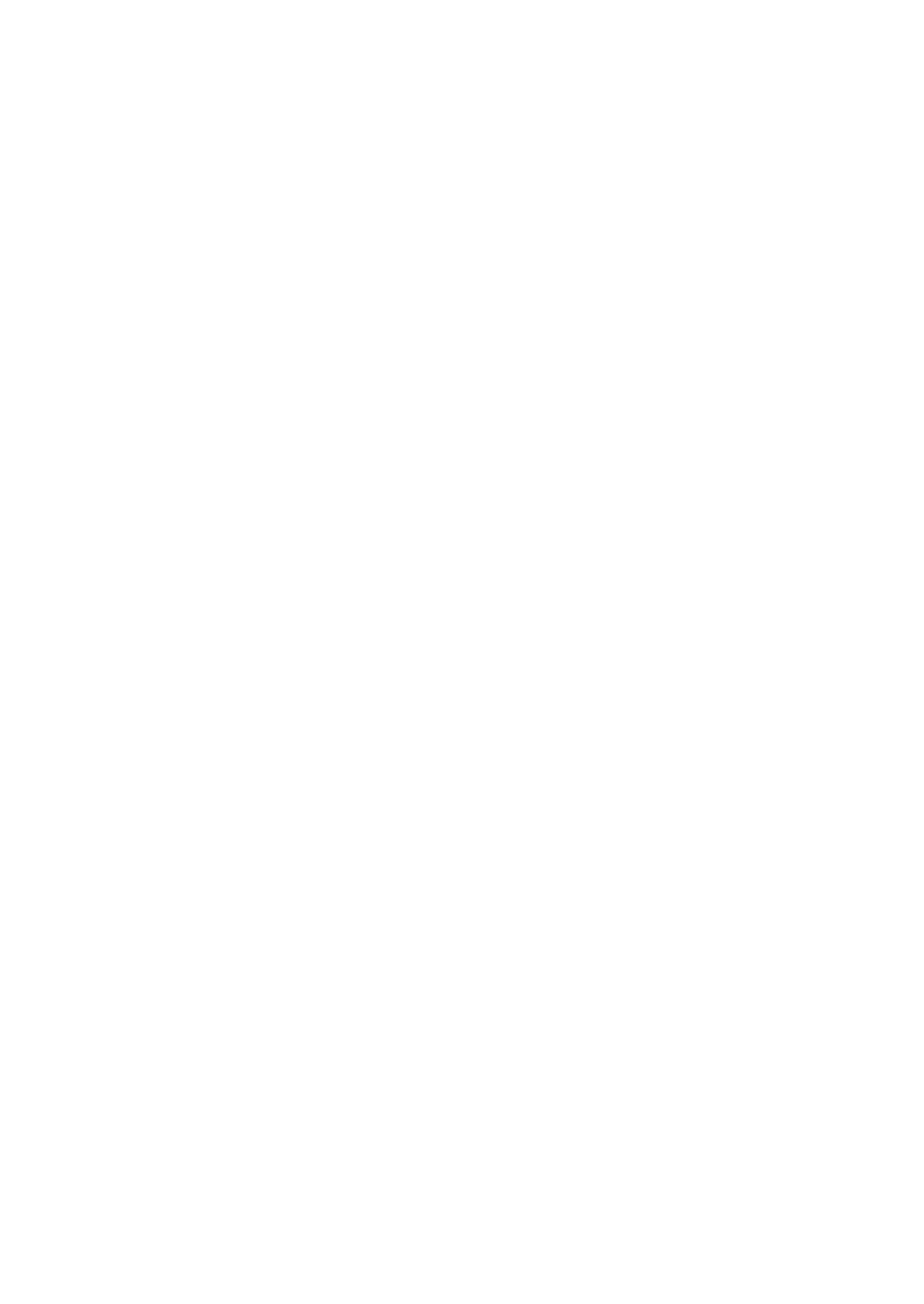# **CHAPTER 12.09**

# **INSURANCE PREMIUM TAX ACT**

## **ARRANGEMENT OF SECTIONS**

#### **Section**

| 1 <sub>1</sub> |  |  |  |
|----------------|--|--|--|
| 2.             |  |  |  |
| 3.             |  |  |  |
| 4.             |  |  |  |
| 5.             |  |  |  |
| 6.             |  |  |  |
| 7 <sub>1</sub> |  |  |  |
| 8.             |  |  |  |
| 9.             |  |  |  |
| 10.            |  |  |  |
| 11.            |  |  |  |
| 12.            |  |  |  |
|                |  |  |  |
|                |  |  |  |

## **SCHEDULE 1 11**

**SCHEDULE 2 11**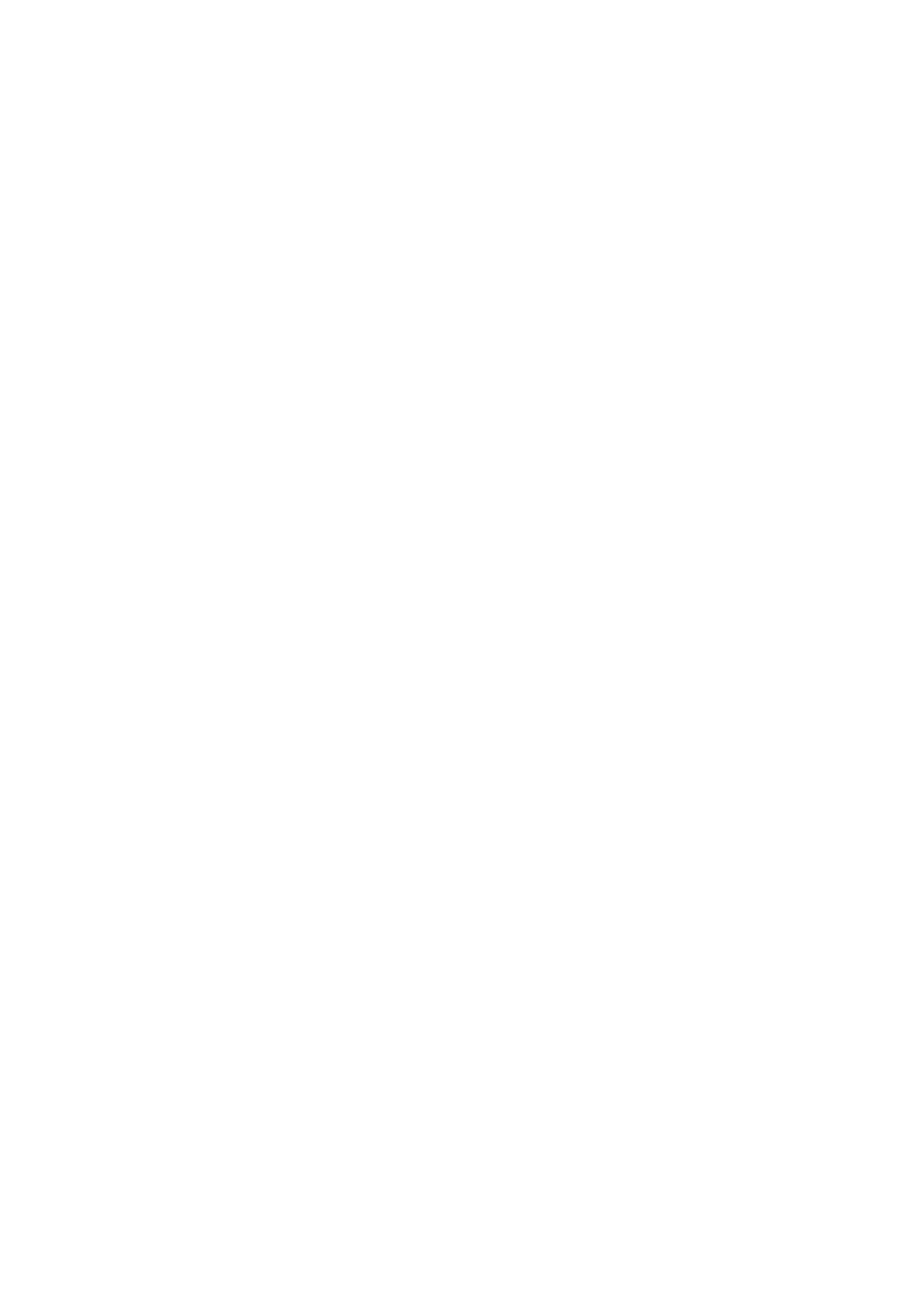## **CHAPTER 12.09**

## **INSURANCE PREMIUM TAX ACT**

#### **(Acts 5 of 1980, 5 of 1990, 19 of 1999, 31 of 1999, 4 of 2006 and 21 of 2006)**

AN ACT to impose a tax on the premiums of insurance companies.

Commencement [1 April 1980]

#### **1. SHORT TITLE**

This Act may be cited as the Insurance Premium Tax Act.

#### **2. INTERPRETATION**

For the purpose of this Act—

- "**Caribbean Community**" has the same meaning assigned to it by section 2 of the Intra-Caribbean Trade Agreement Act;
- "**Comptroller**" means the person holding or lawfully exercising the functions of the office of Comptroller of Inland Revenue;
- "**foreign insurance company**" means, an insurance company not being a resident insurance company;
- "**general insurance business**" means insurance business other than life insurance business, and when carried on shall be considered to be a separate business carried on by a separate person for the purposes of this Act;
- "gross premium" means the aggregate of all premiums collected by an insurance company from an insured person and includes premium paid by an insurer to a reinsurer or premium received by an insurance company for reinsurance business;
- "**income year**" means the period of 12 calendar months commencing from the date of commencement of this Act and every succeeding period of 12 months thereafter;
- "**insurance agent**" has the meaning assigned to it by section 2 of the Insurance Act;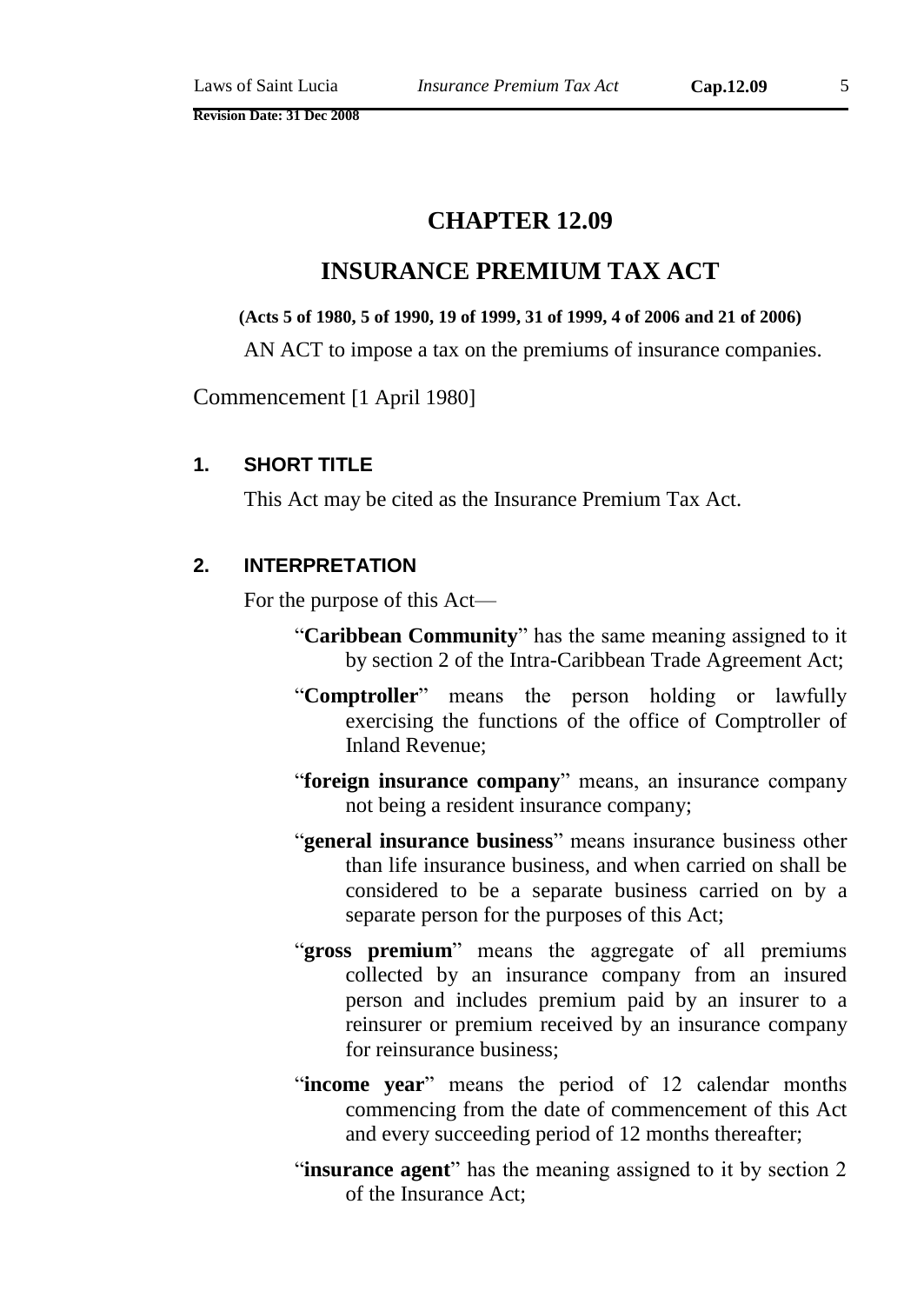- "**insurance business**" has the meaning assigned to it by section 2 of the Insurance Act;
- "**life insurance business**" means ordinary life insurance business, industrial life insurance business, general and pension annuity business and retirement plan business, and when carried on shall be deemed to be a separate business carried on by a separate person for the purposes of this Act;
- "**member State**" means a member State of the Caribbean Community or the Organisation of Eastern Caribbean States listed in Schedule 2;
- "**Minister**" means the Minister to whom responsibility for the subject of finance is assigned;
- "**mutual company**" has the same meaning assigned to it by section 2 of the Insurance Act;
- "**national of a Member State**" means a company or other legal entity constituted in a member State in accordance with the laws of the member State and which the Member State regards as belonging to it, if the company or other legal entity has been formed for gainful purposes and has its registered office and central administration, and carries on substantial activity within the member State and is substantially owned and effectively controlled by a person who:
	- (a) is a citizen of a member State;
	- (b) has a connection with a member State of a kind which entitles that person to be regarded as belonging to or, if it be so expressed, as being native or resident of that member State for the purposes of the laws of that member State relating to immigration;

and for the purposes of this definition, a company or other legal entity is:

[*The next page is page 6A*]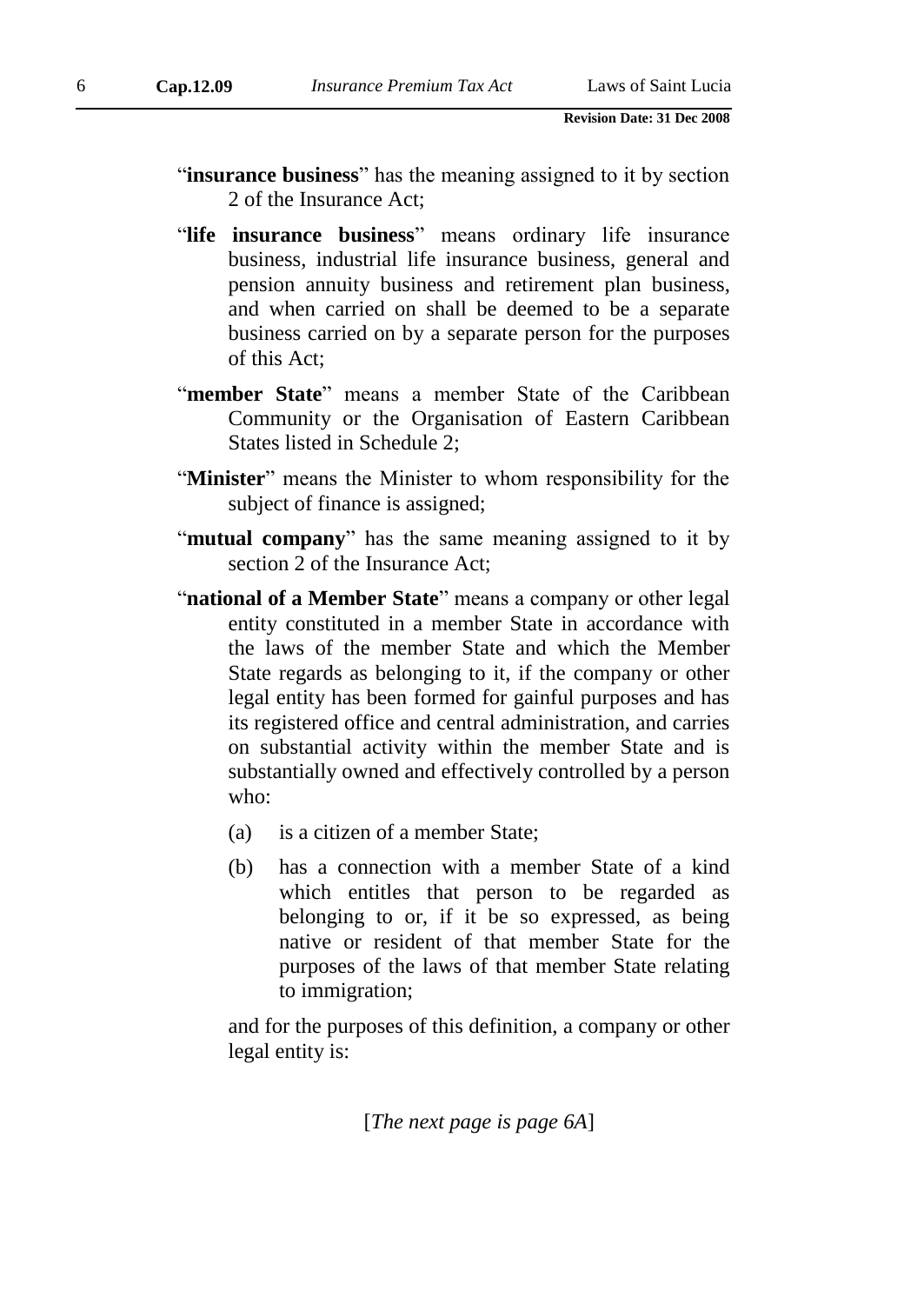- (i) substantially owned if more than 50% of the equity interest in the company or entity is beneficially owned by a person mentioned in paragraphs (a) and (b),
- (ii) effectively controlled if the persons mentioned in paragraphs (a) and (b) have the power to name a majority of its directors or are otherwise legally entitled to direct its actions;
- "**premium income**" means gross premium less refunds and less reinsurance premiums collected by an insurance company in respect of insurance premiums during an income year;
- "**resident insurance company**" means in relation to the payment of tax on premium income by a company carrying on life insurance business, a company that is registered or incorporated in Saint Lucia or a member State with not less than 51% of its paid up capital owned by persons resident in Saint Lucia or persons who are nationals of member State.

*(Amended by Act 21 of 2006)*

#### **3. TAX ON INCOME PREMIUM OF INSURANCE COMPANIES**

- (1) Subject to the provisions of section 6, in addition to the tax payable by virtue of section 61 of the Income Tax Act on the taxable income of a company, there shall be charged, levied and collected in respect of every income year a tax on the premium income of an insurance company carrying on life insurance business as calculated in accordance with section 4 of this Act.
- (2) Subject to the provisions of section 6, in addition to the tax payable by virtue of section 61 of the Income Tax Act on the taxable income of a company, there shall be charged, levied and collected in respect of every income year a tax on the premium income of an insurance company carrying on general insurance business as calculated in accordance with section 5 of this Act.
- (3) For purposes of this section a company shall be considered to be carrying on insurance business although it has ceased to

[*The next page is page 7*]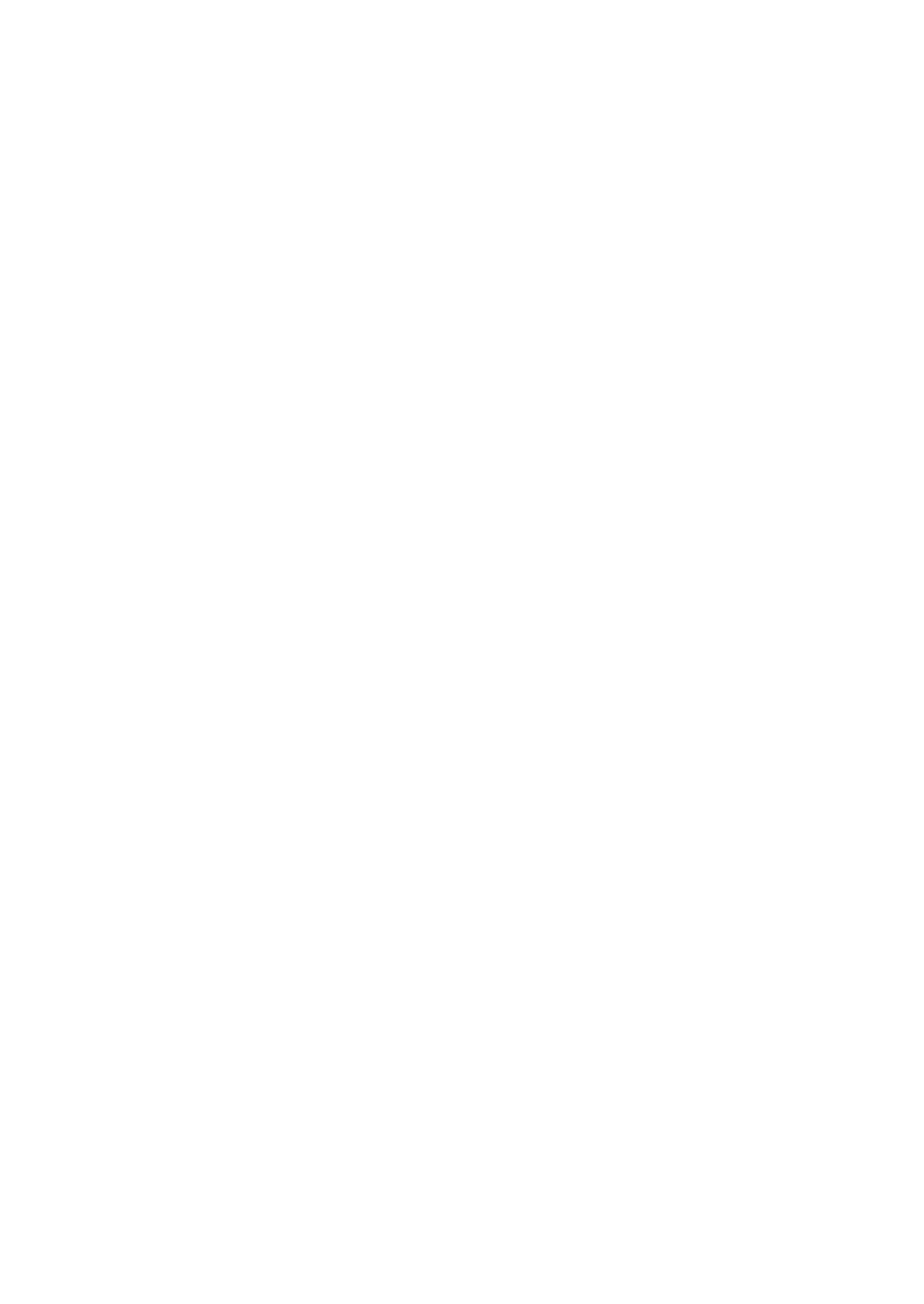issue contracts of insurance if it continues to collect premiums on existing contracts of insurance.

- (4) The insurance agent of a foreign insurance company shall deduct or withhold an amount from the premium income of such company at the rate specified in paragraph (a) or (b), as the case may be, of sections 4 and 5 of this Act and shall pay the amount so deducted or withheld in monthly remittances to the Comptroller not later than the 15th day of each month, in respect of the premium income for the preceding month.
- (5) The premium income on which the tax is payable under subsection (1) of this section shall be calculated by taking the gross premiums received by the insurance company within Saint Lucia and deducting therefrom any premiums received or paid in respect of reinsurances.

### **4. RATES OF TAX PAYABLE BY LIFE INSURANCE BUSINESS**

The rate of tax payable under section  $3(1)$  of this Act (which relates to an insurance company carrying on life insurance business) is as follows—

- (a) in the case of a resident insurance company, 1½% of the premium income of that company; and
- (b) in the case of a foreign insurance company, 3% of the premium income of that company.

#### **5. RATES OF TAX PAYABLE BY GENERAL INSURANCE BUSINESS**

The rate of tax payable under section  $3(2)$  of this Act (which relates to an insurance company carrying on general insurance business) is as follows—

- (a) 3% of the gross premium in respect of a resident insurance company; and
- (b) 5% of the gross premium in respect of a foreign insurance company.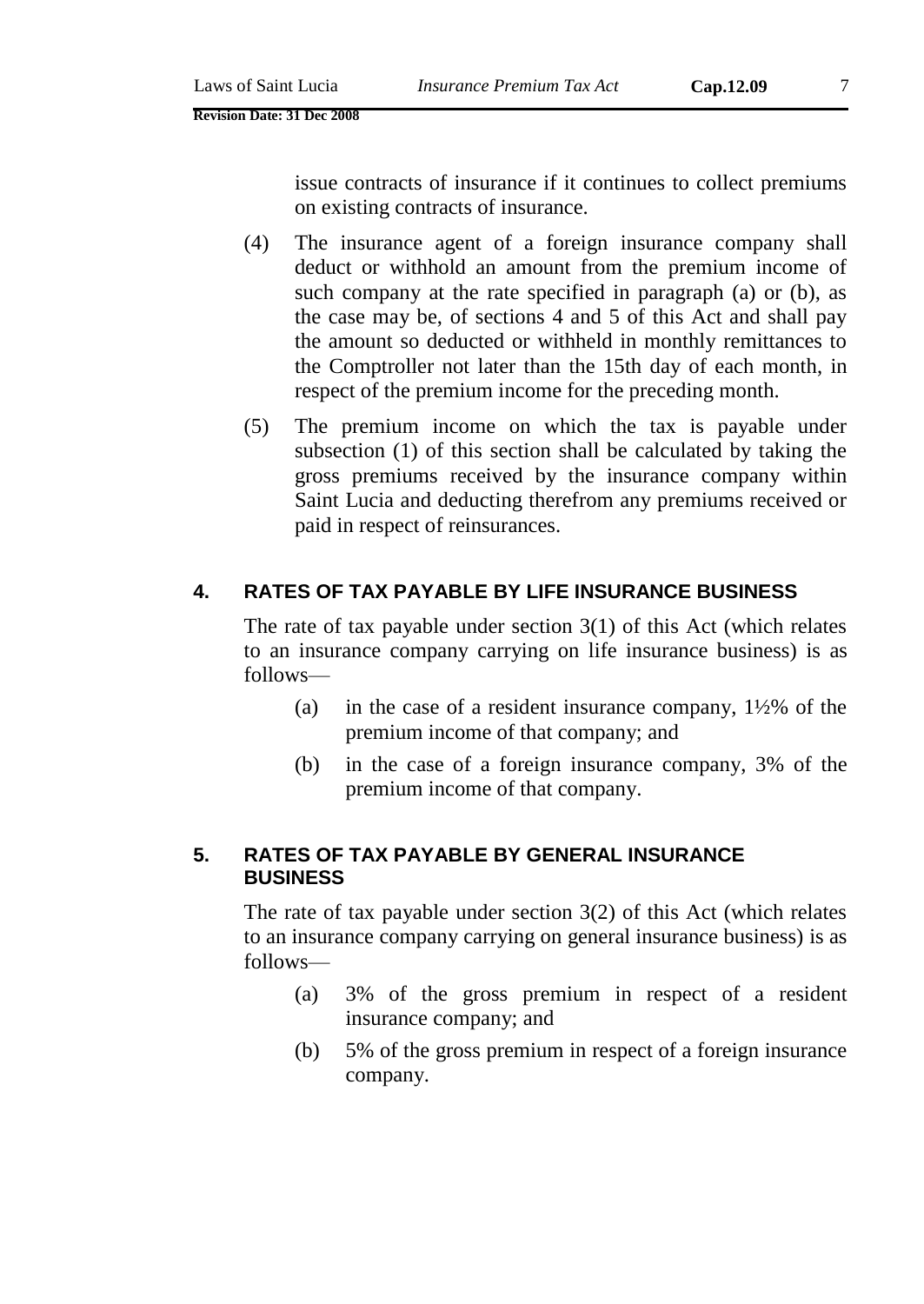#### **6. TIME TAX PAYABLE**

- (1) The taxes payable on the premium income of an insurance company under sections 3(1) and 3(2) of this Act shall be paid in respect of the income year 1980 not later than 6 months after the commencement of this Act and thereafter not later than the 15th day of each month.
- (2) All taxes payable under this Act shall be paid to and collected by the Comptroller.

#### **7. ASSESSMENTS**

Where any person liable to pay tax under this Act fails to deduct, withhold or pay any tax or amount which he or she is required by this Act so to do, or the Comptroller is not satisfied that the return of premium income furnished by any person is true and correct the Comptroller may make an assessment to the best of his or her judgement. *(Inserted by Act 19 of 1999)*.

#### **8. REGISTRATION OF COMPANY**

Every insurance company liable to tax under this Act shall register with the Comptroller by completing a registration form and submitting it to the Comptroller not later than 15 days after the commencement of business. *(Substituted by Act 19 of 1999)*.

#### **9. KEEPING OF RECORDS**

- (1) Every person who is required by this Act to pay a tax shall keep records and books of account in Saint Lucia in such form and containing such information to the satisfaction of the Comptroller as will enable the tax payable under this Act or the tax that should have been deducted or withheld to be calculated.
- (2) Where a person has failed to keep proper records and books of account for the purposes of this Act, the Comptroller may require him or her to keep such records and books of accounts as he or she may specify and such person shall thereafter keep records and books of account as so required.
- (3) Every person required by this section to keep records and books of account shall retain every such record or book of account and every other document necessary to verify the information in any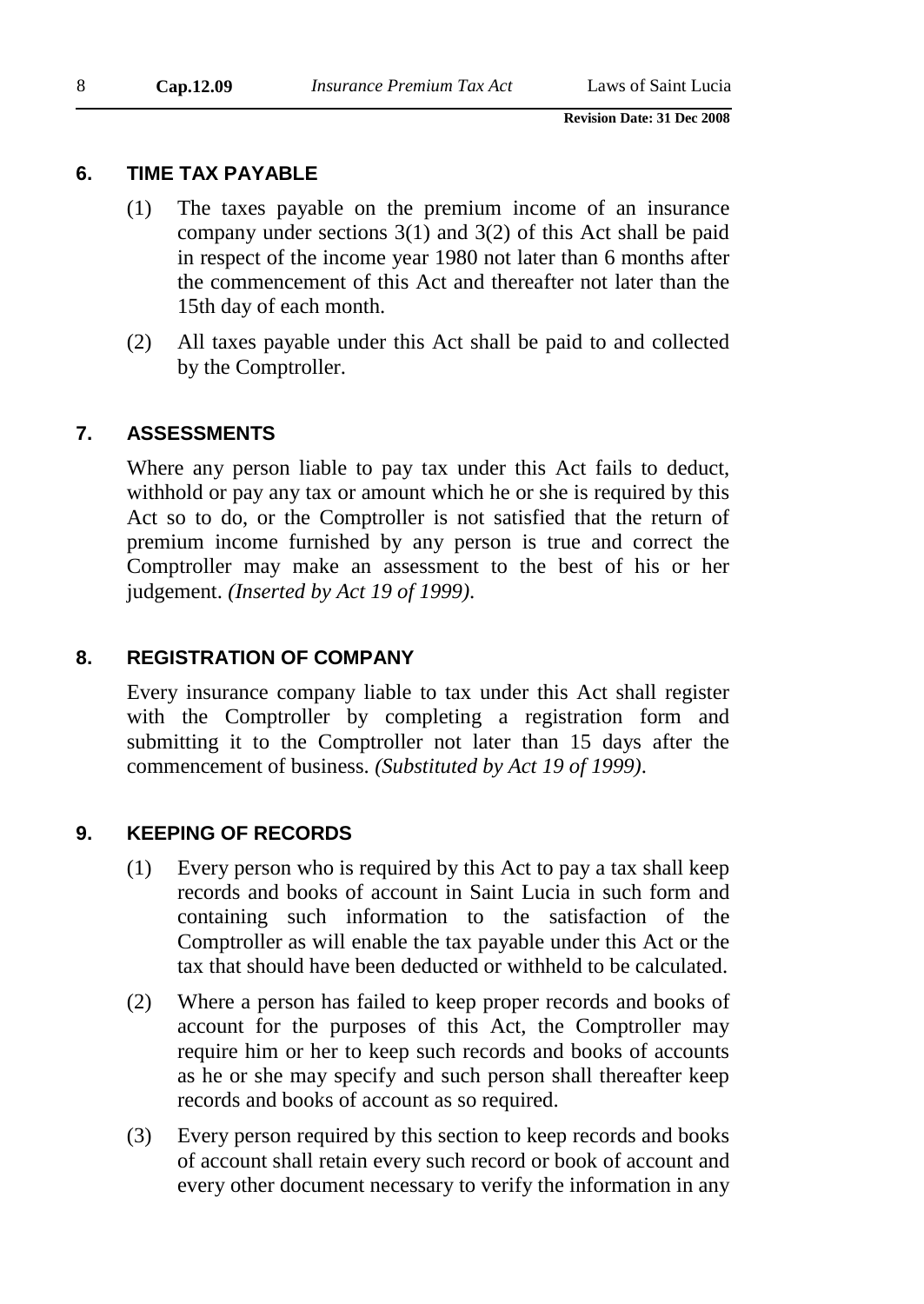such record or book of account until the Comptroller is satisfied that the information contained in the record or book of account as aforesaid is no longer required for the purposes of this Act and until a certificate to that effect shall be produced accordingly.

(4) Where, under this Act, any return is required to be furnished by any person within a specified period, the Comptroller may, by notice in writing served on such person, extend the period within which such return is to be furnished.

*(Inserted by Act 19 of 1999)*

#### **10. EXAMINATION AND ANCILLARY POWERS**

A person authorised by the Comptroller for any purpose related to the administration or enforcement of this Act may at any reasonable time, on production of his or her letter of authorisation, enter into any premises or place where any books or records are or should be kept under this Act, and—

- (a) audit or examine the books and records and any account, voucher, letter, telegram, or other document which relates or may relate to the information that is or should be in the books or records or to the amount of tax payable under this Act;
- (b) require the owner or manager of the insurance business and any other person on the premises or place to give him or her all reasonable assistance with his or her audit or examination either orally or, if he or she so required, in writing on oath or otherwise and, for the purpose, require the owner or the manager to attend at the premises or place with him or her; and
- (c) if, during the course of an audit or examination, it appears to him or her that there has been a violation of any provisions of this Act, or of any regulations made under this Act, seize, take away and retain any of the records, books, accounts, vouchers, letters, telegrams and any other relevant documents.
- (2) The Comptroller may for any purpose related to the administration or enforcement of this Act, by registered letter or by a demand served personally, require from any insurance company—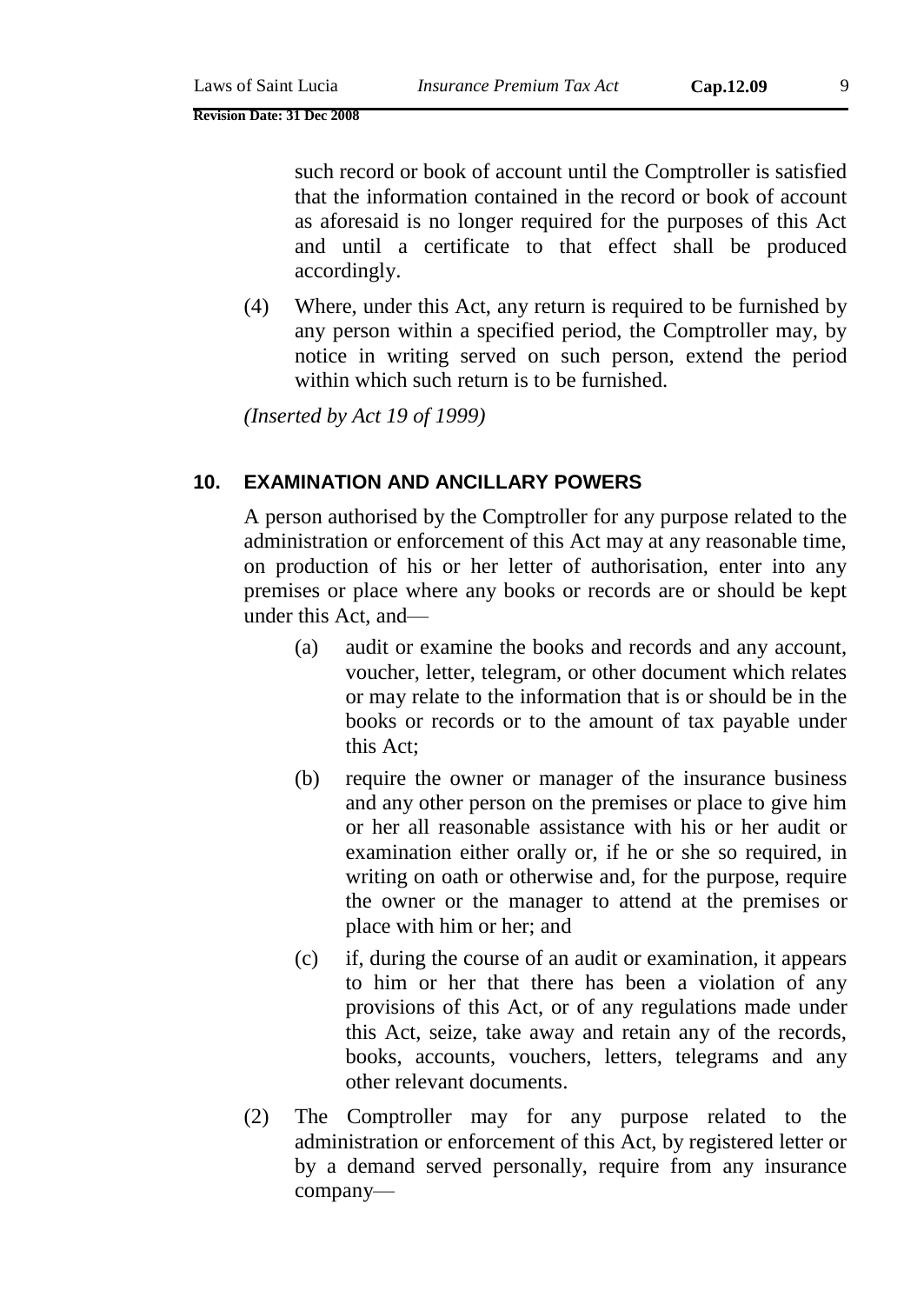- (a) any information or additional information in the form of a return of information or otherwise; and
- (b) production or production of any books, letters, accounts, invoices, statements or other documents, within such time as may be stipulated therein.

### **11. APPLICATION OF CERTAIN PROVISIONS OF THE INCOME TAX ACT**

Subject to this Act, the provisions of the Income Tax Act specified in Schedule 1 shall apply in relation to insurance premium tax as they apply in relation to income tax chargeable under the Income Tax Act. *(Inserted by Act 19 of 1999 and substituted by Act 31/1999)*

### **12. EXEMPTIONS AND REGULATIONS**

The Minister may—

 $\overline{a}$ 

- (a) by order exempt from the provisions of this Act any insurance company which has entered into any insurance arrangements with a co-operative society or a statutory authority or credit union where he or she considers it just and desirable so to  $do$ ;
- (b) make regulations for the carrying out of the provisions of this Act.

*(Substituted by Act 5 of 1990)*

<sup>1</sup> *Editor's note: The following companies have been exempted from the provisions of this Act by statutory instrument 58/2000: CUNA Caribbean Insurance Society Ltd., CUNA Mutual Insurance Society Ltd., CUMIS Insurance Society Ltd.*